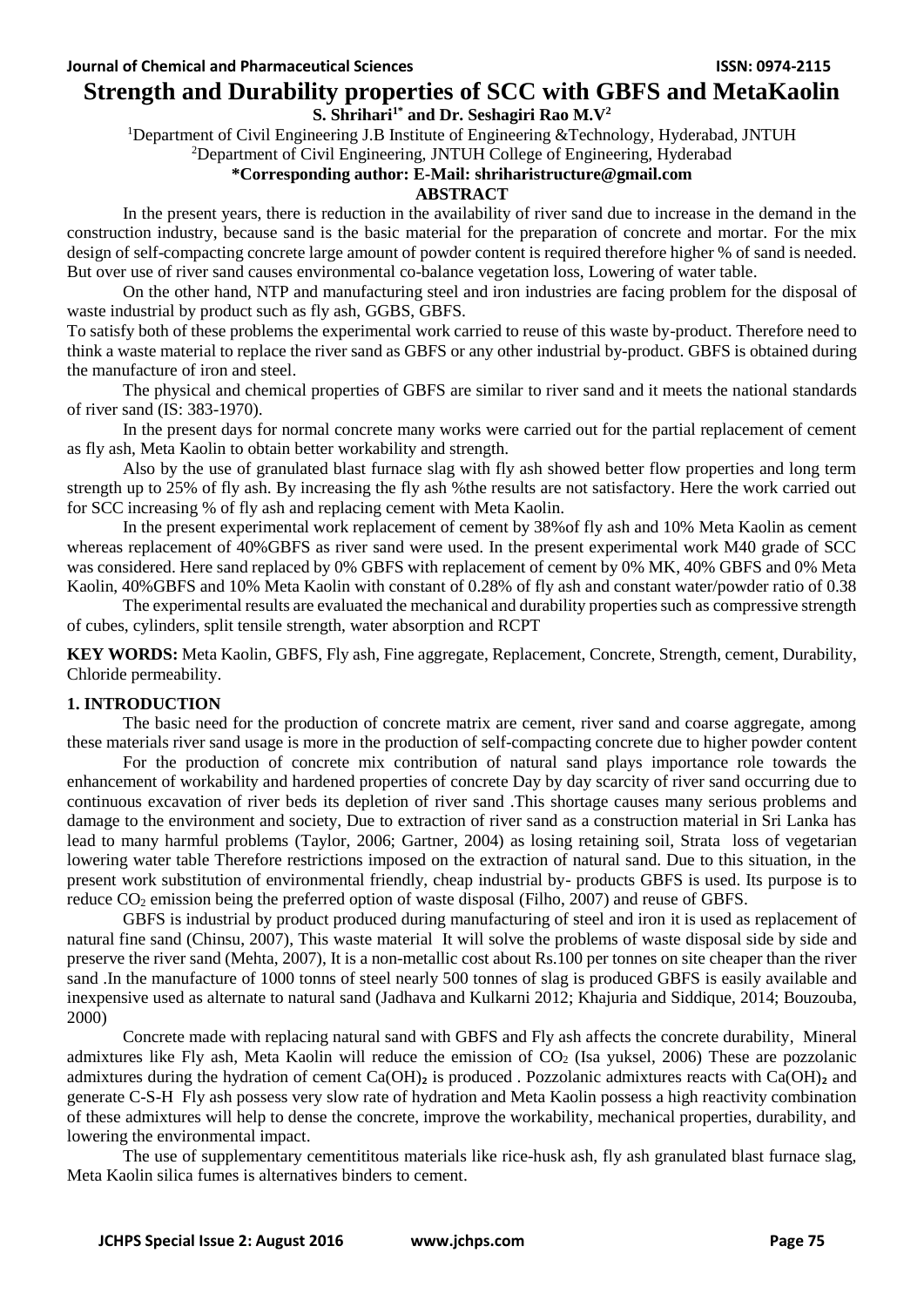#### **Journal of Chemical and Pharmaceutical Sciences ISSN: 0974-2115**

The use of Meta Kaolin with fly ash greatly improves consistency and early and long term strength of concrete Incorporating high reactivity Meta Kaolin with GBFS and Fly Ash in SCC reduces the dosage of super plasticizer (Whiting, 1981).

A concrete mix of wetter specimen consists of lower air permeability because wetter mix has more blockage of air permeability (Singha Roy, 2011) Lowering of air permeability increases with increase of time for the passage for the same temperature and same period of curing Lower the percentage of water absorption greater is the strength of concrete (Chinsu, 2007). The concrete made with river sand have higher permeability but replacing sand with GBFS and cement with Meta Kaolin it reduces permeability. Both Meta Kaolin and GBFS have greater surface area and provides excellent bond with Portland cement.

Meta Kaolin is obtained by heating the Kaolin clay by calcination at a temperature 650 to 800 °c. Both Fly Ash and Meta Kaolin are pozzolanic admixtures used for the replacement of cement RCPT is conducted for six hours. This test measures resistance of concrete to the chloride ion penetration this represent that higher the coulomb number, for mix greater permeability and lower the coulomb number lower permeability. In the present experimental work mechanical and durability properties of self-compacting concrete with Meta Kaolin replacing sand with GBFS for M40 grade was studied

#### **2. METHODS & MATERIALS Material used and properties:**

| <b>Table.1. Physical properties of MetaKaolin</b> |              |                    |  |  |  |  |
|---------------------------------------------------|--------------|--------------------|--|--|--|--|
| <b>Description of physical properties</b>         | <b>Units</b> | <b>Results</b>     |  |  |  |  |
| Color                                             |              | 1Close To Std      |  |  |  |  |
| Appearance                                        |              | 1 OFF white Powder |  |  |  |  |
| <b>Bulk Density</b>                               | Gm/liter     | 356                |  |  |  |  |
| Oil Absorption                                    | Gm/100gm     |                    |  |  |  |  |
| Moisture (EX-Work)                                | $\%$         | 0.22               |  |  |  |  |
| PH (10% A2 Slurry)                                |              | 6.22               |  |  |  |  |
| <b>RESIDUE</b> on 325 Mesh                        | $\%$         | 0.13               |  |  |  |  |
| $PSD -D(50)$ -50% particles                       | μ            | 1.68               |  |  |  |  |
| Specific gravity                                  |              | 2.63               |  |  |  |  |

# **Table.1. Physical properties of MetaKaolin**

#### **Table.2. Chemical Properties of MetaKaolin**

| SiO <sub>2</sub>                                                                          | $\vert$ Fe <sub>2</sub> O <sub>3</sub> $\vert$ Al <sub>2</sub> O <sub>3</sub> $\vert$ CaO $\vert$ MgO $\vert$ K <sub>2</sub> O |  | $ $ LoI |
|-------------------------------------------------------------------------------------------|--------------------------------------------------------------------------------------------------------------------------------|--|---------|
| $\mid$ 52.4 % $\mid$ 4.3% $\mid$ 36.1% $\mid$ 0.1% $\mid$ 0.84% $\mid$ 1.38% $\mid$ 3.37% |                                                                                                                                |  |         |

#### **Table.3. Physical Properties of fine aggregate GBFS (Granulated Blast furnace clay sand)**

| <b>Source</b>             | JSW slag, Bellary     |
|---------------------------|-----------------------|
| Dry Rotted bulk density   | $1531\text{kg/m}^3$   |
| <b>Loose bulk density</b> | $1337 \text{ kg/m}^3$ |
| <b>Specific gravity</b>   | 2.67                  |
| <b>Water absorption</b>   | 6.5%                  |
| <b>Sieve Analysis</b>     |                       |

#### **Table.4. Chemical properties of GBFS**

| <b>Characteristics</b>                                  | <b>Requirement as per IS-12089</b> | <b>Test Results</b> |
|---------------------------------------------------------|------------------------------------|---------------------|
| SiO <sub>2</sub> (%)                                    |                                    | 32.51               |
| $Al_2O_3$ (%)                                           |                                    | 21.76               |
| Fe <sub>2</sub> O <sub>3</sub>                          |                                    | 1.1                 |
| CaO $(\% )$                                             |                                    | 35.68               |
| MgO(%)                                                  | $17 \text{ (Max)}$                 | 7.6                 |
| Loss on Ignition $(\%)$                                 |                                    | 0.35                |
| IK $(%)$                                                | $5.0$ (Max)                        | 0.45                |
| Manganese Content                                       | $5.5$ (Max)                        | 0.15                |
| Sulphide sulphur                                        | $2.0$ (Max)                        | 0.47                |
| <b>Glass Content</b>                                    | $85$ (min)                         | 92                  |
| Moisture Content                                        |                                    | 5.2                 |
| Particle size passing 50mm                              | 95%                                | 100 %               |
| Chemical moduli $(CaO + MgO + Al2O3)$ /SiO <sub>2</sub> | Greater than or equal to 1.0       | $\overline{2}$      |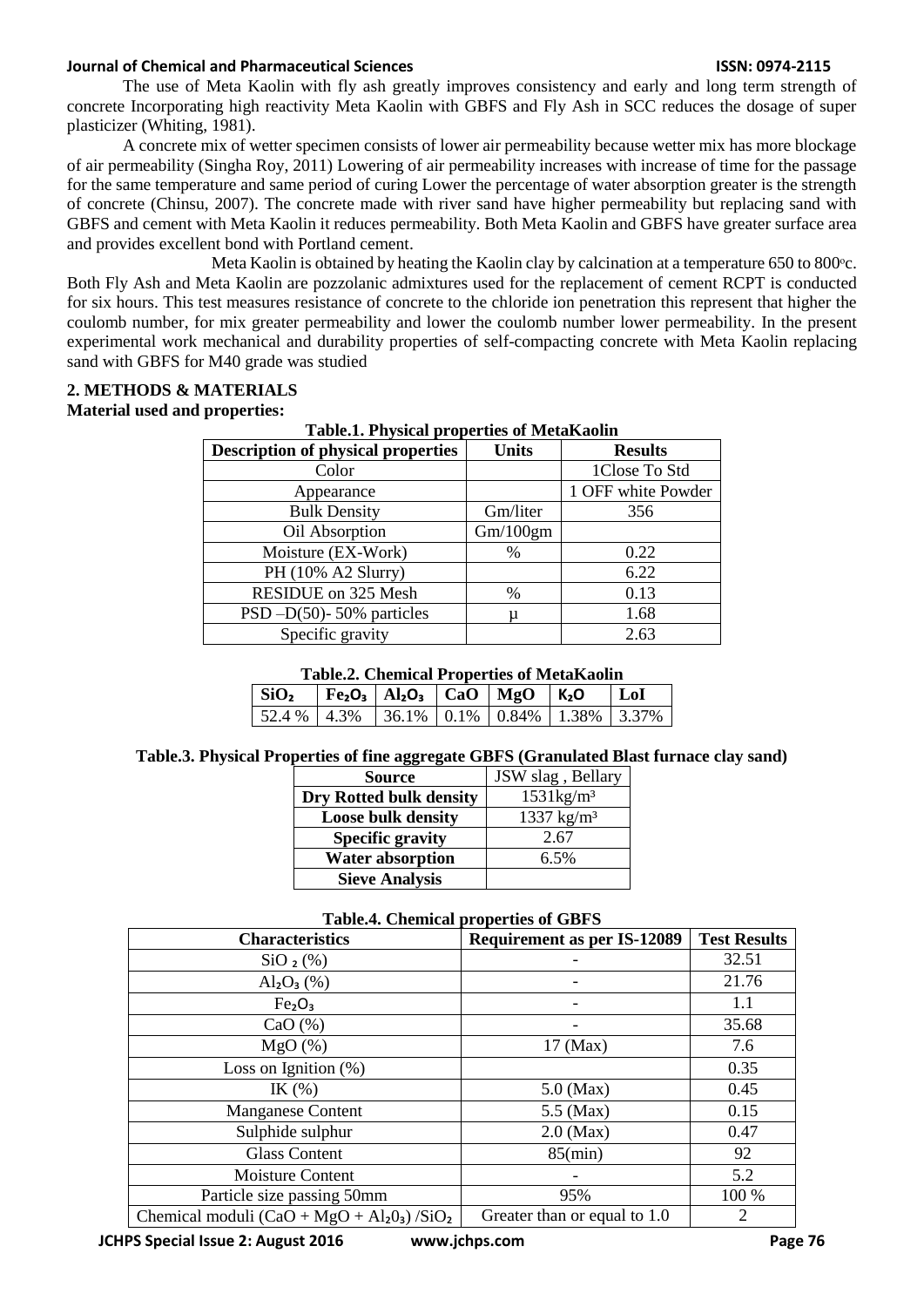## **Journal of Chemical and Pharmaceutical Sciences ISSN: 0974-2115**

**Mix proportions:** The experimental work carried out for M40 grade of SCC to determine mechanical and durability properties of concrete made with Meta Kaolin replacing river sand with GBFS. Five mixes were tried and best is adopted with constant of 0.36 % Fly Ash and constant water/cement ratio of 0.37, Here 100% of river sand with 0% replacement of GBFS, 40% of GBFS as river sand and 40% of GBFS as river sand with 10% replacement of cement with Meta Kaolin.

| % of replacement of  |     | Cement   Meta Kaolin   Fly ash |     | <b>River sand   GBFS   C.A</b> |     |     | Water |
|----------------------|-----|--------------------------------|-----|--------------------------------|-----|-----|-------|
| river sand with GBFS |     |                                |     |                                |     |     |       |
| 30                   | 315 | 36                             | 207 | 614                            | 262 | 726 | 195   |
| 40                   | 315 | 36                             | 207 | 526                            | 350 | 726 | 195   |
| 50                   | 315 | 36                             | 207 | 438                            | 438 | 726 | 195   |
| 60                   | 315 | 36                             | 207 | 351                            | 525 | 726 | 195   |
| 70                   | 315 | 36                             | 207 | 263                            | 613 | 726 | 195   |











# **Graph.3. RCPT for M40 grade of concrete**

# **3. TEST RESULT AND DISCUSSION**

**Mechanical properties:** Mechanical properties such as compressive strength of cubes and cylinders are evaluated for 7 days and 28 days Split tensile strength test for cylinders were conducted for 28 days; here size of cubical specimen 150x150x150 mm and cylindrical specimen 300mm height and 150 mm diameter For each mix 3 cylindrical specimens were prepared and average of 3 test results is taken. The experiment result shows that there is increase in strength 1.6% for 40% replacement of GBFS and 3.8 for 40% replacement of GBFS with 10% Meta Kaolin. Compressive strength was lower for 100% of river sand for 7 and 28 days and higher for 40% of GBFS as river sand with 10% Meta Kaolin as cement. This increase was found for 7 days 24.14% and 28 days 15%

|  | % GBFS   % MK   Compressive strength in Mpa |         |
|--|---------------------------------------------|---------|
|  | 7 days                                      | 28 days |
|  | 29                                          |         |
|  |                                             |         |
|  |                                             |         |

| Table.6. Compressive strength of cube test for M40 grade of SCC |  |  |  |  |  |  |  |  |  |  |
|-----------------------------------------------------------------|--|--|--|--|--|--|--|--|--|--|
|-----------------------------------------------------------------|--|--|--|--|--|--|--|--|--|--|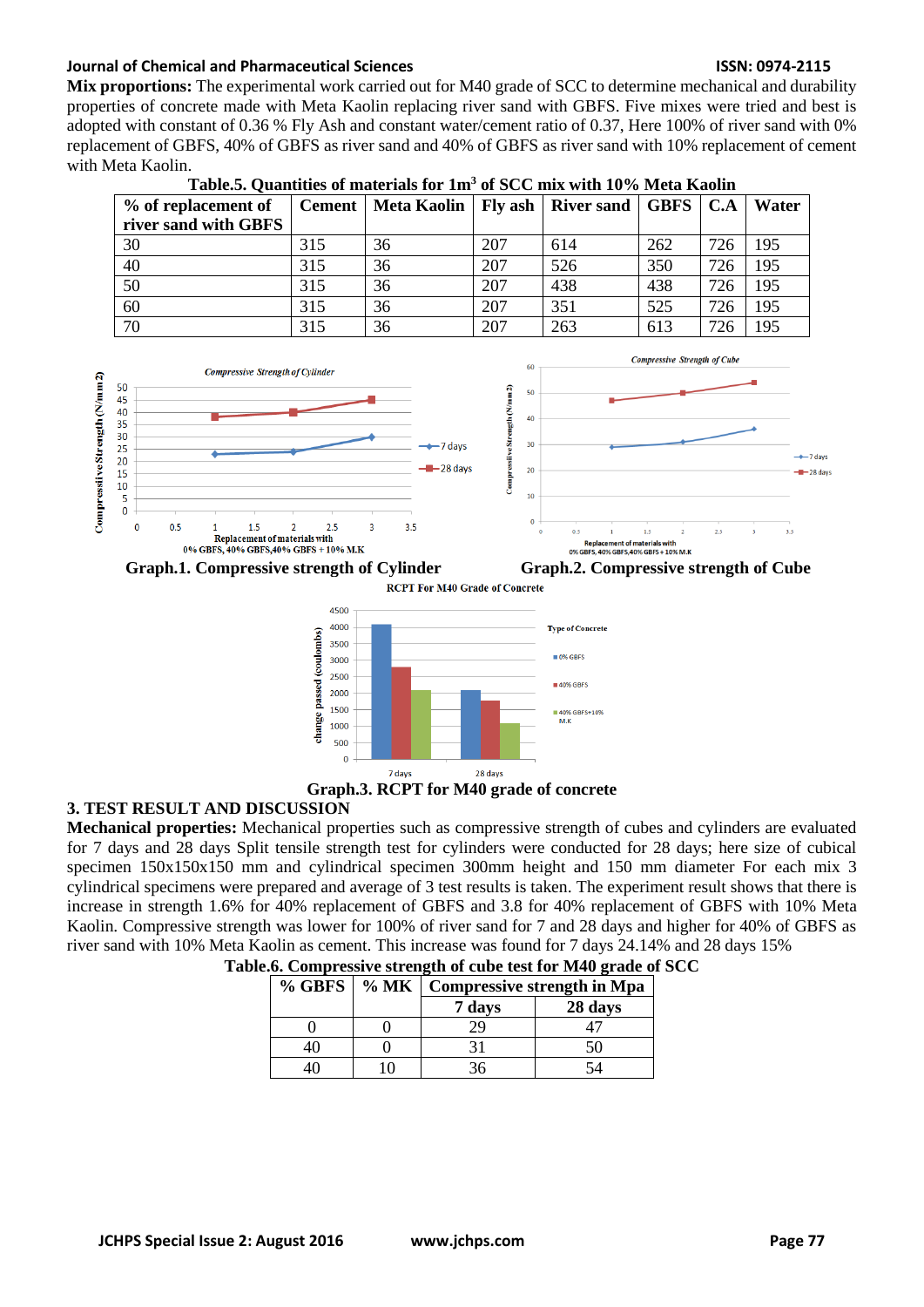### **Journal of Chemical and Pharmaceutical Sciences ISSN: 0974-2115**

#### **Table.7. Compressive strength of cylinder test for M40 grade of SCC**

| $\%$ GBFS $\mid$ % MK | <b>Compressive strength in Mpa</b> |         |
|-----------------------|------------------------------------|---------|
|                       | 7 days                             | 28 days |
|                       |                                    |         |
|                       |                                    |         |
|                       |                                    |         |

# **Table.8. Split tensile strength**

|  | Tabic.o. Dpht ichshe strength                             |
|--|-----------------------------------------------------------|
|  | % GBFS   % M.K   Split tensile strength N/mm <sup>2</sup> |
|  | 4 49                                                      |
|  | 4.56                                                      |
|  | 4.66                                                      |

**Rapid chloride permeability test:** The object of experimental work was to determine the performance of SCC made with 100% river sand, 40% GBFS as river sand and 40% GBFS as river sand with 10% replacement of cement with MK.

The test conducted on cylindrical specimen for 7 days and 28 days, for 100% river sand charge in coulomb is more for 7 days and 28 days this represent higher permeability, But for 40% GBFS as river sand and 10% MetaKaolin showed the lower charge and lower permeability. This mix gives the satisfactory result Size of cylinder 100x200 mm. A concrete mix of wetter specimen consists of lower air permeability this occurs due to blockage of concrete pores. Lowering of air permeability increases with increase of time for the passage. Rcpt are used for quality control and specification. This test result is shown in table.9, permeability depends on rate of hydration and internal pore in the concrete structures as the curing time increases permeability decreases.

| <b>Lavit.</b> A NOLL THAT ME WE SEE THAT IT SUCK |                              |               |                 |               |  |  |
|--------------------------------------------------|------------------------------|---------------|-----------------|---------------|--|--|
| % of replacement                                 | <b>Chloride permeability</b> |               |                 |               |  |  |
|                                                  | 7 Days                       |               | 28 Days         |               |  |  |
|                                                  | <b>Coulombs</b>              | <b>Remark</b> | <b>Coulombs</b> | <b>Remark</b> |  |  |
| 0% replacement of GBFS                           | 4100                         |               | 2100            | M             |  |  |
| 40 % replacement of GBFS                         | 2800                         | М             | 1800            |               |  |  |
| 40% replacement of GBFS and                      | 2100                         | М             | 1100            |               |  |  |
| 10% replacement of MK                            |                              |               |                 |               |  |  |

**Table.9. RCPT for M40 Grade of SCC**

Water absorption: The size of cylindrical specimen 100mm of diameterx50mm height. These cylinders were immersed in water for 28 days curing, and then these cylindrical specimens kept in oven dried for 24 hours, at constant temperature of 100 $^{\circ}$ c Dry weight was considered as W<sub>1</sub> after that cylinder was kept in water at temperature 80<sup>o</sup>c for 4 hours. This wet weight was taken as W<sub>2</sub> Water absorption = W<sub>2</sub>-W<sub>1</sub>/W<sub>1</sub> X100 Percentage of water absorption is higher for 100% of river sand and lower for 40% of GBFS as river sand with 10% of Meta Kaolin as replacement of cement

| rabic.ro. Watch absorption 70 |                   |        |                   |            |  |  |  |  |
|-------------------------------|-------------------|--------|-------------------|------------|--|--|--|--|
| $%$ of                        | $%$ of            | Dry    | <b>Wet Weight</b> | % of water |  |  |  |  |
| <b>GBFS</b>                   | <b>MetaKaolin</b> | weight | in Grams          | absorption |  |  |  |  |
|                               |                   | 927    | 938               | 1.19       |  |  |  |  |
| 40                            |                   | 904    | 913               | 1%         |  |  |  |  |
| 40                            | 10                | 891    | 898               | 0.78       |  |  |  |  |

#### **Table.10. Water absorption %**

### **4. CONCLUSION**

- The physical and chemical properties of GIBFS are suitable for the production of concrete mix.
- The compressive strength and split tensile strength are higher for replacement of sand with 40% of GIBFS and replacement of cement with 10% Meta Kaolin.
- The compressive strength and split tensile strength are lower for 0% replacement.
- The results showed that using Meta Kaolin and increasing % of flash with GIBFS an improvement in the impermeability of concrete.
- % of water absorption gradually decreases with the use of GIBFS with Meta Kaolin.
- The replacement of cement by MK leads to decrease in pore space
- Results proved that combination of MK with GBFS gradually decrease in Coulomb charge